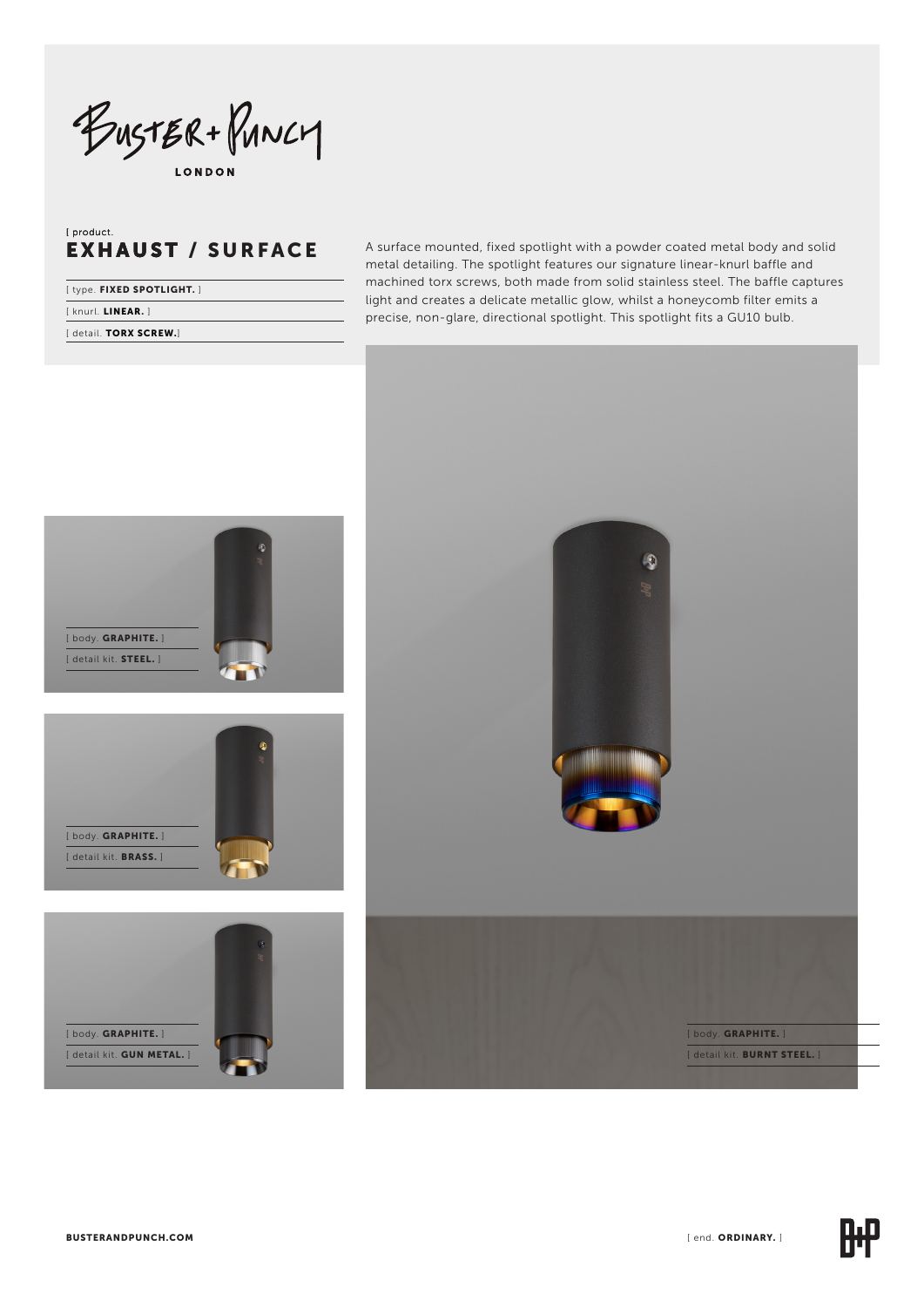BUSTER+PUNCY **LONDON** 

# [ product. EXHAUST EXHAUST / SURFACE

| [type. FIXED SPOTLIGHT.] |  |
|--------------------------|--|
| [knurl. LINEAR.]         |  |

[ detail. TORX SCREW.]

A surface mounted, fixed spotlight with a powder coated metal body and solid metal detailing. The spotlight features our signature linear-knurl baffle and machined torx screws, both made from solid stainless steel. The baffle captures light and creates a delicate metallic glow, whilst a honeycomb filter emits a precise, non-glare, directional spotlight. This spotlight fits a GU10 bulb.